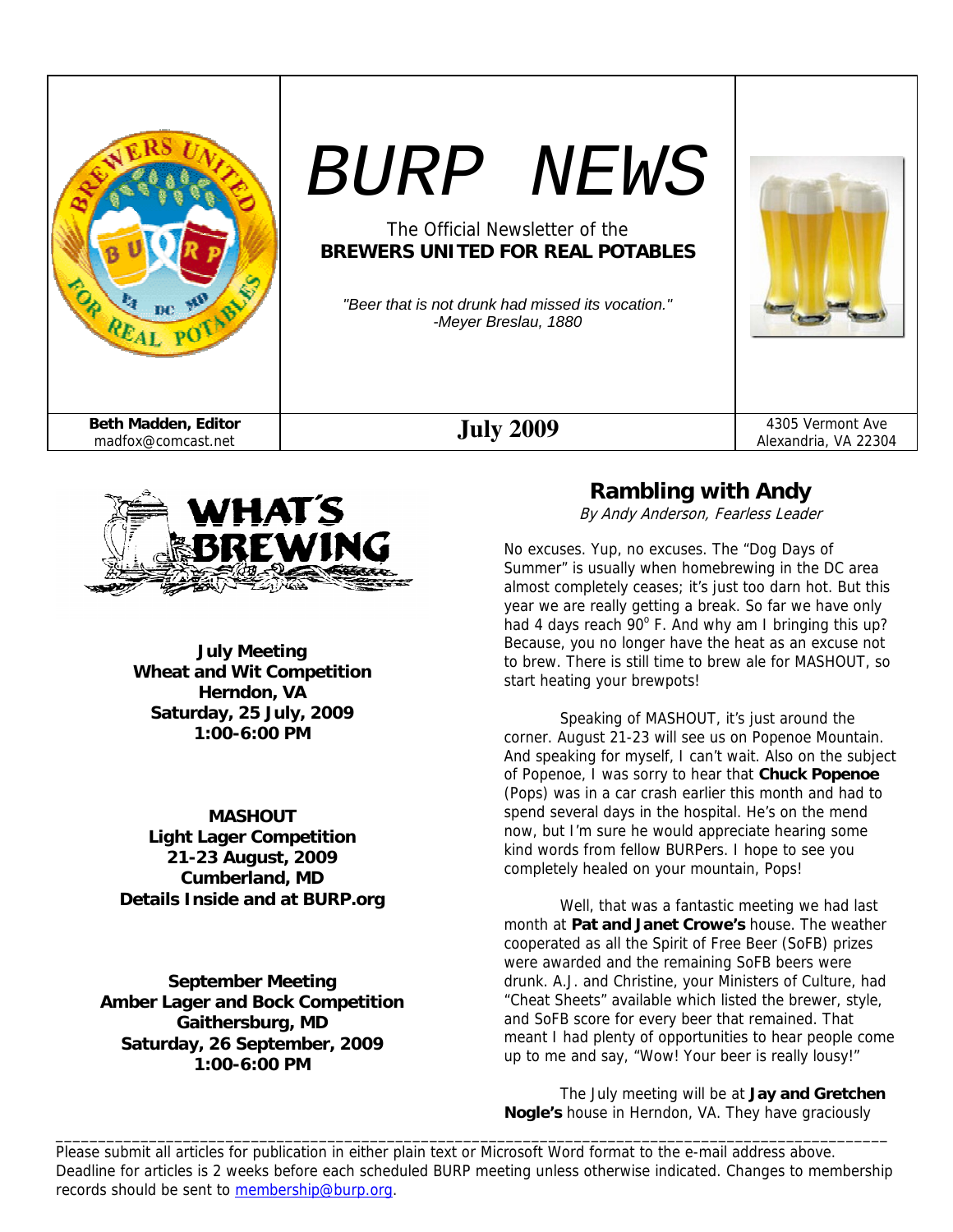offered the use of their swimming pool, so bring your swim suits, tanning oil, and the sunshine! While the July meeting has usually been at **Bruce Bennett** and **Nancy Cosier**'s house out in Nokesville, & they were kind enough to volunteer to host again, we thought we would change things around this year simply for the sake of variety. It's great to have so many people willing to volunteer their houses for these monthly meetings; we are quite lucky that way.

 And for those of you who read my article all the way to the end, it's time for the England update. For the benefit of those who just joined us, I announced a few months ago that I would be leaving in September for a 3 year work detail in England. That meant I would then have to resign the position of Fearless Leader and **Robert Stevens**, as Treasurer, would finish the last few months of my year in office. So, what's happened since then? Well, my organization has taken 4 months, as opposed to their initial estimate of one week, to send a letter to the organization that handles my movement. That means everything is hopelessly behind schedule, which means there is a pretty good chance you will still see me at the Christmas BURP meeting. Hmm … what's that sigh I just heard? It's a sigh of relief from Robert  $\odot$ 

In the meantime, go brew a beer!

### **From the Ministry of Culture**

By A.J. deLange and Christine Johnbrier, Co-Ministers of Culture

Many thanks go to those who entered the June Kolsch / Altbier competition at **Pat and Janet Crowe's** house in Annandale, VA. We had a total of five entries; one kolsch, two Dusseldorfer Alts, and two Northern German Alts. The winner of the contest was a Kolsch brewed by **Ed Bielaus**. Second place went to **Mel Thompson** with a Northern German Alt and third place went to Ed Bielaus with a Northern German Alt. Thanks also go out to our judges **Mark Hogenmiller** and **Colleen Cannon**.

#### **Brewer of the Year**

Mel Thompson continues in the lead with 30 points. In second place is Ed Bielaus with 17 points and in a close third is **Wendy Aaronson** and **Bill Ridgely** with 15 points each.

#### **Judges**

We are looking for volunteers to judge the Wheat, Witbier and Weizen competition on June 26<sup>th</sup>. If you are interested, please contact aj@burp.org.

July and the warm weather are upon us, and when that happens, what do we think of? Why wheat beer, of course. At this time of year while sitting in a German beer garden (and who of us wouldn't want to be sitting in a German beer garden this time of year) as our eye wanders from table to table, we are likely to see half or more of the patrons with tall, flared glasses containing a half liter of a turbid amber fluid topped with a cloud of foam in front of them. This is, of course, wheat beer, the subject of this article and of this month's BURP competition.

I (A.J.) well remember the first time I tasted wheat beer. I was in a Gaststätte in a small town just across the river from Frankfurt and so new to home brewing that my airplane reading material had been the Complete Joy of Homebrewing. The first swallow was a real surprise. Cloves! It said on the label (which I still have) "Gebraut von Prinz Luitpold von Bayern nach dem Bayrischen Reinheitsgebot" (brewed by Prince Luitpold of Bavaria according to the Bavarian Reinheitsgebot) and I knew even then that Nelke (clove) is not on the list: Gerste (barley), Hopfen (hops) and Wasser (water). But I distinctly remember telling the guy I was with "This beer has cloves in it!". I was not, on that occasion, bothered that Weizen (wheat) is not on the list either because this particular beer, Prinzregent Luitpold, was labeled as a Weissbier (white beer) and not as a Weizen. I never have figured out how Weizen equates to Gerste and thus

does not violate the Rheiheitsgebot but the clove, of course, comes from the particular yeast strains used which have the enzyme which



can decarboxylate ferulic acid yielding 4-vinyl guaiacol. This substance is often used in perfumes and flavorants, and in combination with the relatively large quantities of amyl acetate often present in wheat beers, suggests bubblegum to many drinkers. Chemistry aside, this was definitely a new dimension in beer flavor for me and one I resolved to reproduce at home if I could. It was not until Wyeast introduced the Weihenstephan 68 strain, however, that it became possible for homebrewers to produce a genuine Bavarian Weizenbier.

Weizenbiers are brewed, often using decoction mashing techniques, with 60% or more wheat malt with the rest of the grain bill usually being Pilsner malt. Thus if water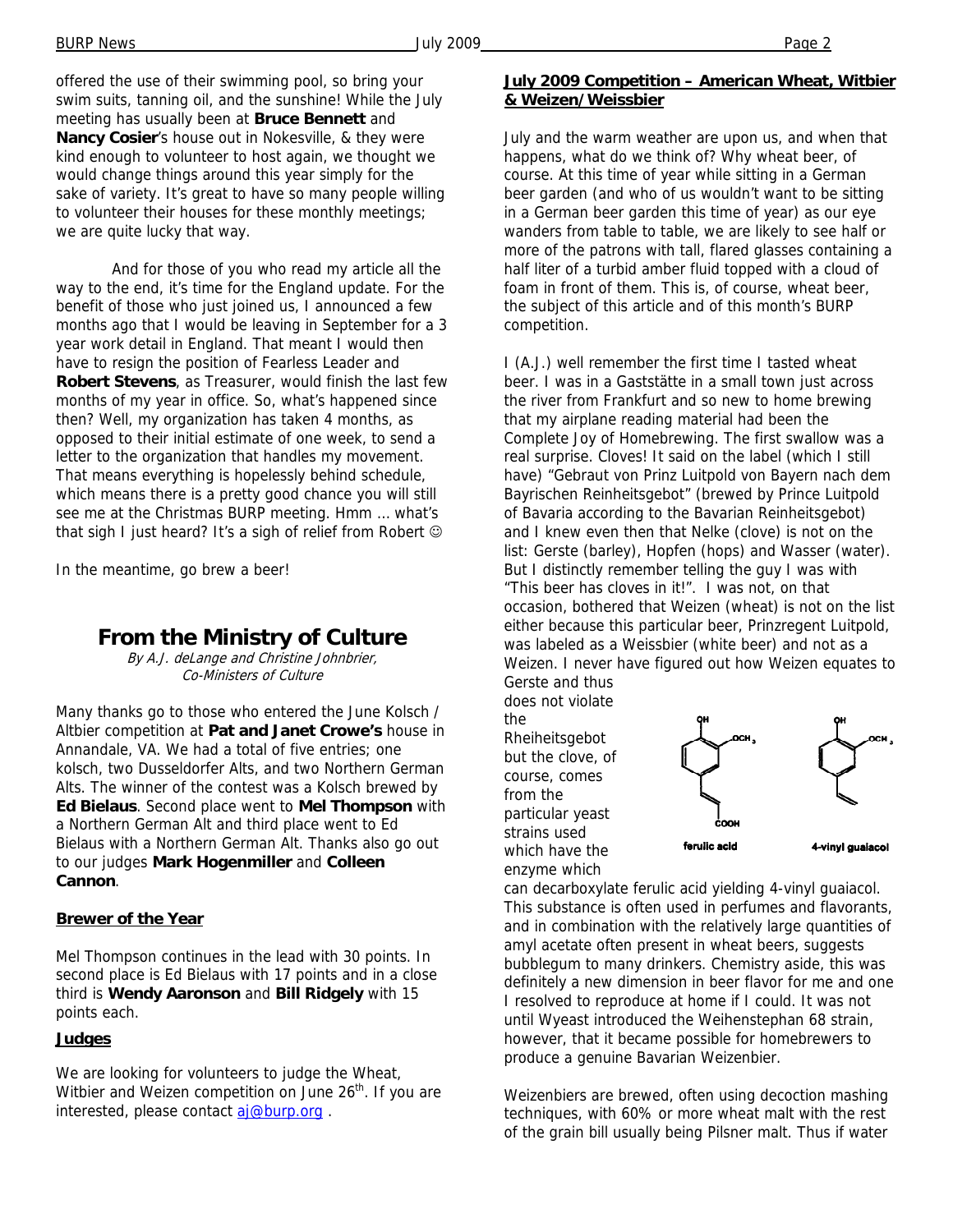with positive residual alkalinity is used, some means will be needed to lower mashtun pH. A bit of acidulated malt, now carried by local home brew suppliers, is fine for this as is calcium chloride, but stay away from gypsum as a calcium source as the sulfate will play havoc with the traditional Hallertauer hops.

The strains which produce guaiacol are ale strains and are thus operated at relatively (to lager strains) high temperature, and the brewer has a fair amount of control over the final nature of the beer through the temperature he chooses. There is a rule of thumb that the sum of the Centigrade pitching and fermenting temperatures should be 30, and apparently most Bavarian wheat beer breweries adhere to this.

Wheat is largely responsible for the tangy, refreshing taste of wheat beer, but it also has high protein content which, with the typical high carbonation levels used, explain the "cloud" of foam referred to above but also increases the danger of a stuck mash appreciably. Rice hulls are always good insurance when brewing with wheat.

One of the more interesting aspects of commercial wheat beer producers is that they carbonate the beer in the same way that homebrewers do which is by the addition of priming sugar to the fermented beer at bottling. The sugar is usually in the form of Speise (literally "food") which is simply wort set aside for this purpose, and the brewery may also add additional yeast, often a lager strain, to ferment the Speise and produce carbonation to, on average, 4 volumes. Obviously, pouring a beer at this carbonation level from a keg is going to be problematic so that, while kegged Weizen is possible, most Weizens come from bottles.

It is traditional to roil up the yeast and the bottom of the bottle (after 4/5ths of it have been poured into the glass) and add the slurry to the beer in the glass. The result is referred to as "Mit Hefe trüben" (clouded with yeast) and the yeast themselves thus become an important part of the flavor profile of the beer. Filtered versions of Weizenbier (Krystal) are also sold as are dark and bock versions. The latter can be incredibly flavorful and almost thick from the high protein content.

Space doesn't permit an equally full treatment of Belgian Wit beer, which will also be judged this weekend. It is similar to Weizen in that it is an ale, in that a part of the grist is wheat, and that the yeasts produce hints of phenolics, but there are dramatic differences as well. The wheat is usually raw wheat, the phenolics are not nearly so pronounced, and the beers are often fermented partially by lactic acid bacteria (homebrewers usually add lactic acid to the finished beer), which make them tart and thus refreshing in the warm weather.

Most wits are boiled with coriander seed, which lends a delightful orange note, and Curacao (bitter) orange peel, which doesn't and has always been described as adding ham like flavor. Many finished wits are turbid not because they are served with their yeast resuspended but because of proteins from the raw wheat.

# **Artz's Craft: Enlightenment Update**

By Tim Artz, Minister of Enlightenment

July already, but soon the weather will cool and we can fire our kettles! As reported in June, **Tim Pohlhaus** was invited to speak at the spring Master Brewers Association Technical Conference on the origins of lager yeast, and we are fortunate that he is willing to present this to interested BURP members at the July meeting.

**Dot Artz** has made contact with our bulk honey source. He reports that he has an ample supply of Sourwood honey from near Winchester, VA. He was pulling his supers last weekend, and we expect to hear from him in the next 2-3 weeks regarding delivery of our honey. Sourwood honey is quite an unexpected treat, as this is a rare find. Sourwood Honey is rarely sold outside the area in which it is produced because of supply and demand. Sourwood honey is light to medium in color. Usually mild in flavor, this honey varies from year to year. It is considered one of the best honeys by many and is produced mainly in the Blue Ridge and Allegheny Mountains. Sourwood is a tree that grows 40 to 60 feet and blooms from late June through July. The honey is definitely NOT sour! Good news for our mead and braggot makers.

As soon as we take delivery of our honey, I will set a date for a mead making class. We will cover a little bit about beekeeping and honey production, so attendees will know more about where the honey comes from and the wide variety of honey. Then we will explore a few techniques for making meads. If this is of interest to you, please send me an e-mail to add your name to my list. Attendance will be limited and there will be a nominal registration fee for materials.

Tim Pohlhaus and **Wendy Aaronson** are also working to set up a class in yeast metabolism, but most likely in September.

Response has been great for the our first Cider Harvest and Educational Event to be held on the second (Sept 13) or third (Sept 20) Sunday in September (actual date will be dependent on apple ripening) located at the Distillery Lane Ciderworks of Rob and Mike Miller located in Burkittsville, Maryland, about 20 minutes west of Frederick, MD. Make sure you check out their website at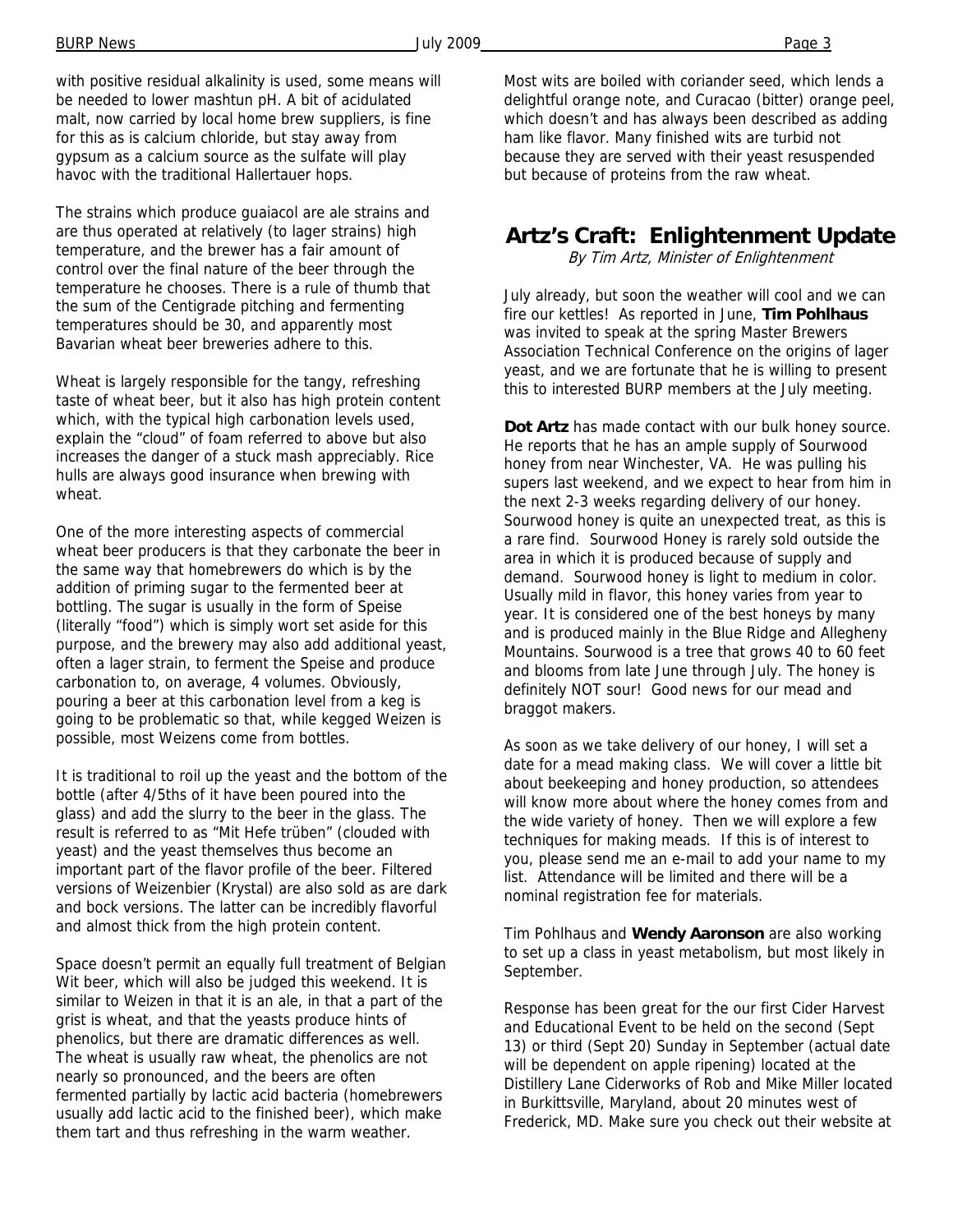So far we have about 31 adults and 10 children signed up and eyes on about 130 gallons of cider. Rob and Mike are excited about the event and assure us they can handle a few more. Let **Mark Hogenmiller**  (mehogenmiller@verizon.net) know if you are interested in attending.

There will be an informal education session, some local activities for the kids, and a potluck Lunch. Pencil your calendars for September and look for more information next month.

A few other items that are still in the works for this year:

- ¾ **Dave Pyle** has agreed to host a Lambic blending session later in the year. We are still working to set a date and details.
- $\triangleright$  I am doing research in Sake-making, and once I feel comfortable enough with it, I plan to hold a Sake-making class. This will likely be a Winter class. Please contact me to let me know of your interest. Attendance will be limited, and the class may require multiple sessions.
- $\triangleright$  A few folks have approached me about a fermented foods series. That's right up my alley! So, as we head into Fall, look for me to do a series of sessions on sauerkraut, fermented hot sauces, sourdough baking, cheese making, and maybe even some fermented meats. Please contact me in the next few weeks if this is of interest to you. I would like to keep this to under 10 attendees.

As reported by **Bob Kepler**, we are looking at ways to better utilize our web site. Please let me know if there are things you would specifically like to see us do. My thought is to not duplicate the work of others on the web, but to maintain a repository of topics and information specific to our club's work. I would welcome your thought.

We continue to make good progress on the BURP educational program. Thanks to all of you who are helping out!



Last year's BOS panel at work (L-R - Rick Garvin, Calvin Perilloux, Phil Sides, Jim Busch**)** 

# **Volunteers and Entries Needed for Montgomery County Fair Homebrew Competition Aug 8, 2009**

By Bill Ridgely, Competition Organizer

The 14th annual Montgomery County Fair Homebrew Competition, to be held on the morning of Sat, Aug 8, 2009 at the fairgrounds in Gaithersburg, MD, is still in need of judges, stewards, and, of course, your entries. The competition is open to all home brewers and is sanctioned by the BJCP. Both judges and stewards will receive free admittance to the fair (which officially opens on Aug 14) and free parking as well as a free breakfast and lunch at the competition. The entry fee for the competition is a very reasonable \$5, and only 2 bottles are required for each entry.

Best of Show Judging will be held on the Fairgrounds on Saturday, Aug 15, 2009 at 6:00 PM and will be open to the public. Several very experienced BURP judges have volunteered to serve on the BOS panel.

Please visit the competition webpage at http://g\_a\_b\_s.tripod.com/ (that's g\_a\_b\_s) for full details and judge, steward, and beer entry registration forms (Click on the "MCAF Competition" link).

I will be happy to collect all BURP competition entries at the July BURP meeting to be held on July 25. If you can't make the meeting, entries are being accepted at three local homebrew supply shops (My Local Homebrew Shop in Falls Church, The Flying Barrel in Frederick, and Maryland Homebrew in Columbia) until noon on Sat, Aug 1.

Thanks for your consideration, and I look forward to hearing from you! Cheers, Bill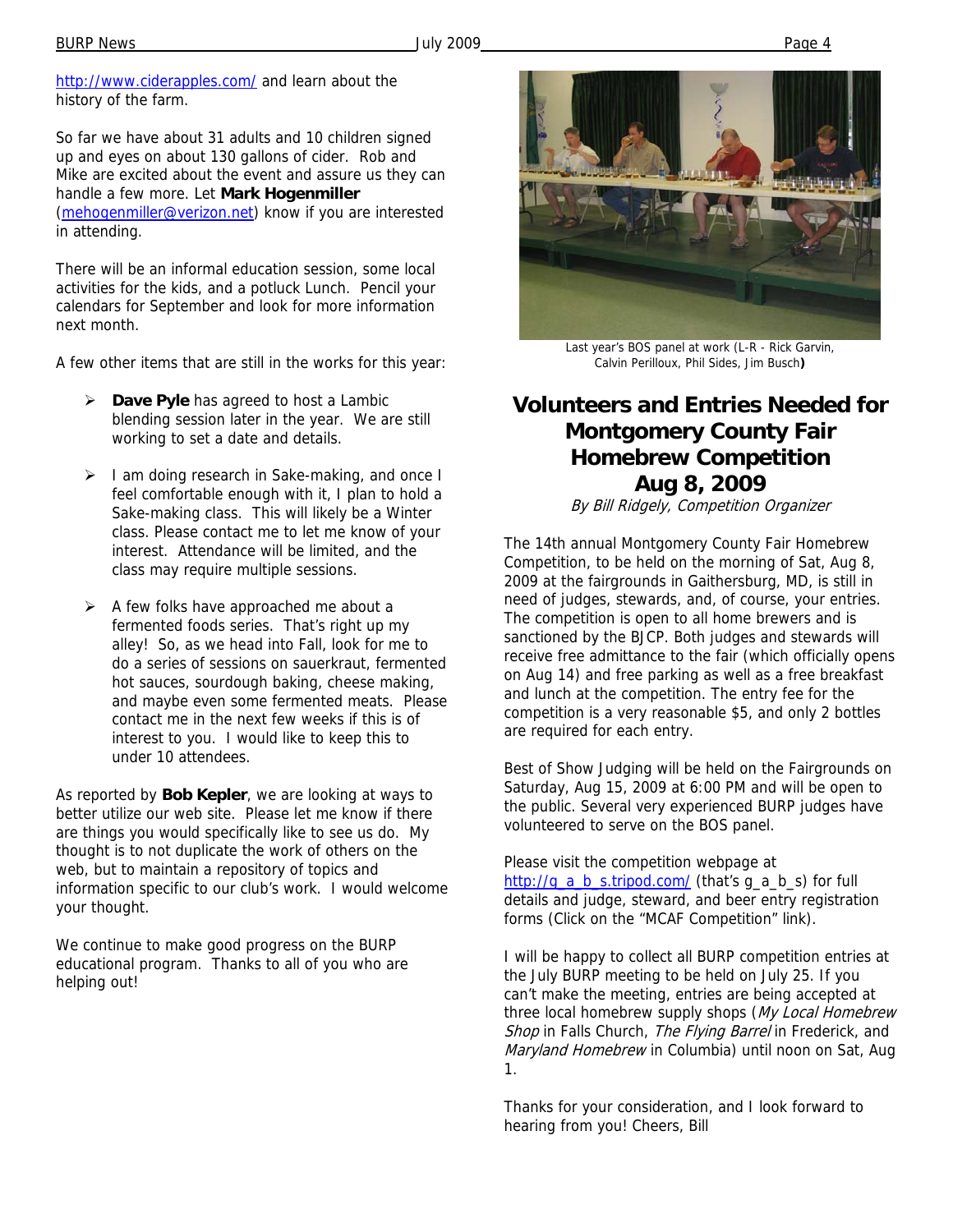

MASHOUT logo courtesy of John Esparolini

# **22nd Annual MASHOUT Update**

By Bill Ridgely, MASHOUT Coordinator

Registration is now open for the 22nd annual **M**id-**A**tlantic **S**tates **H**omebrewers Camp**OUT**, better known as **MASHOUT**. The dates are Friday, Aug 21 through Sunday, Aug 23. Lots of good information can be found on the MASHOUT "Frequently Asked Questions" page. The MASHOUT website can be accessed through the BURP website (just click on "Events" and then "MASHOUT 2009") or directly at

http://burp.burp.org/Default.aspx?tabid=989. A downloadable registration form is available on the site. Just fill in the info and send it in, along with your check payable to BURP. Online registration is not possible at this time but may be available for future events. MASHOUT is expected to once again be a sellout, and the event is limited to 200 attendees, so don't lose out. Send your registration in as soon as possible.

Following last year's successful implementation of new security procedures, each attendee will be asked to present ID at the check-in station, and a wristband will be issued, one color coded for drinkers and a second for non-drinkers. These will need to be worn throughout the event.

Here is an update on some of the planning and activities ongoing for MASHOUT:

**Cooking Teams** – BURPer **Rick Garvin** will be serving as our "Bard of Barbeque" again this year. He will need help preparing meats for the grill as well as pulling the meats on Saturday. If you are willing to lend a hand, please contact Rick at raarvin@garvin.us.

Rick is also in need of cutting boards, bear claws, and rubber gloves for meat pulling, as well as homemade barbeque sauces of all types. If you have a sauce you'd like to have featured at MASHOUT, please bring it along and label it with your name so the container can be returned to you at the end of the event. Help will also be needed shucking corn on the cob and preparing baking potatoes for Saturday's dinner.

BURPer **Wendy Aaronson** will be seeking volunteers for the Sunday pancake breakfast. If you can provide a camp stove and are willing to help with breakfast preparation, please contact Wendy at aaronson@burp.org. Of course, we'll also need as many tables in the pavilion area as possible, so if you can bring one or more along, please help out.

**Check-In** – BURPers **Bob & Kathleen Warriner** are signing up volunteers to work at the check-in table. Please consider volunteering an hour or two to check in attendees as they arrive. The job will be easier with many people helping out. If you are willing to contribute to the effort, please contact Bob & Kathleen at bkwarriner@aol.com or phone 301-588-3037. A signup sheet will also be available at the July BURP meeting. A keg of beer will be provided at the check-in table for the enjoyment of volunteers.

**Ice** – Our ice vendor of many years has sold his business to a new company, Home City Ice. I am currently working with the new vendor to make sure ice can still be delivered to the MASHOUT site. So far, there have been no issues, and negotiations have gone smoothly. I hope to have further details in the very near future.

**Homebrew Competition** – The BURP Club will once again sponsor a homebrew competition, open to all event participants. The competition will be formally judged and will take place Saturday morning at 11:00 AM (Deadline for entries, 10:30 AM). This year's style category will be Light Lager (see

http://www.bjcp.org/2008styles/style01.php for details). This competition will count toward 2009 BURP Brewer of the Year points for BURP winners.

Competition beers will be accepted in kegs, growlers, or bottles.

Call for judges - BJCP-accredited judges will be needed for the homebrew competition. If you would like to judge (or help steward) on Saturday, please contact competition coordinators **A.J. DeLange** (ajdel@cox.net) or **Christine Johnbrier** (cjbrier@rgarvin.us).

**Entertainment** - Great bands have been a tradition at MASHOUT for a number of years. For the last two years,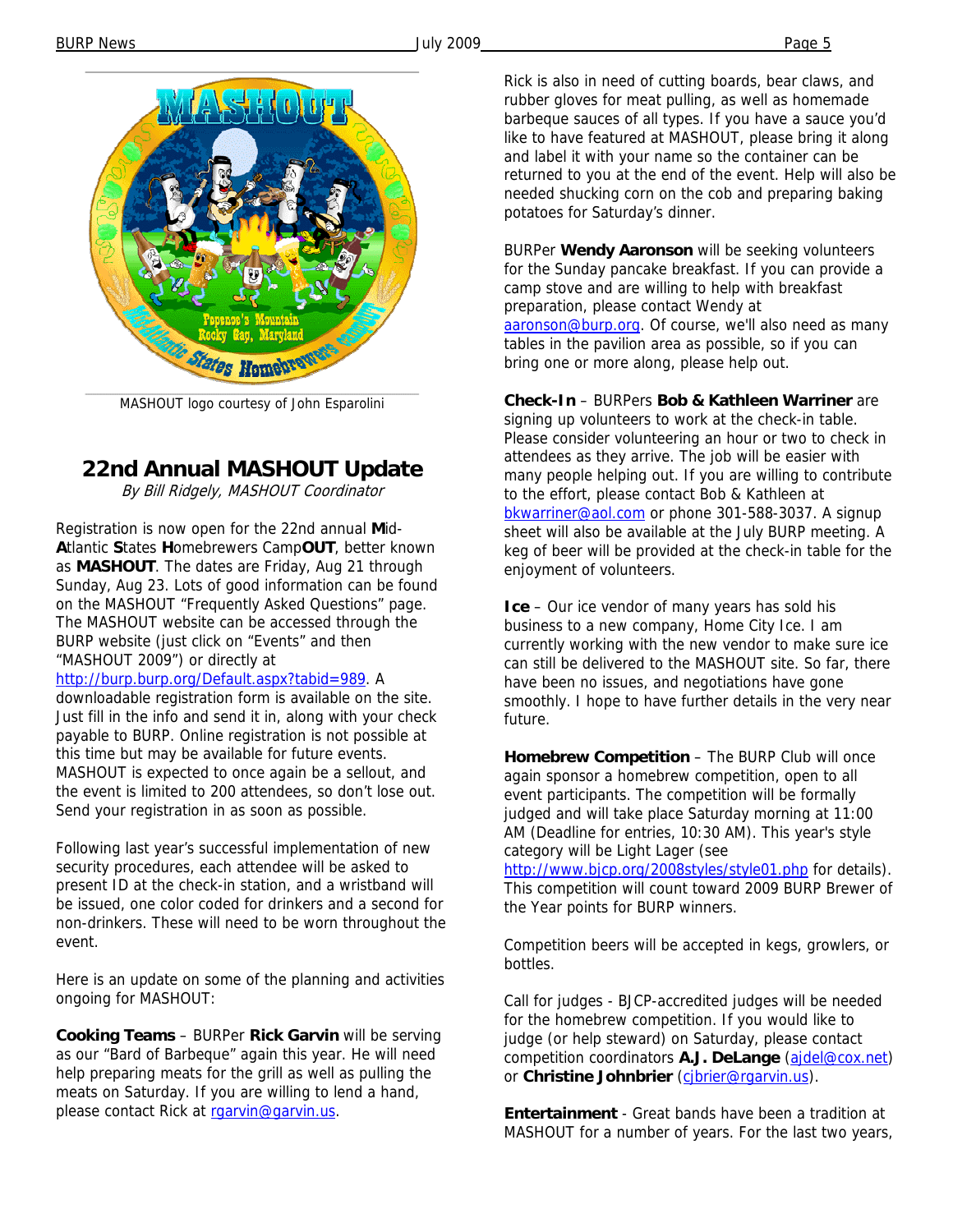we have been fortunate to feature very special performances from the great Powerhouse Records recording artist **Tom Principato** and his virtuoso band. Tom has come to very much enjoy playing at MASHOUT, and it's hard to pass up entertainment from a musician of his caliber. This year, by request of many people, the show has been moved to Friday evening from 8:00 PM until midnight. Put on your dancing shoes and once again enjoy the sounds of the legendary "Master of the Telecaster", one of the finest blues guitarists (and blues vocalists) in the country and winner of multiple awards for his albums and live performances.

\* **Special Note** \* - Because the show has been moved to Friday, we are asking everyone to please arrive at the MASHOUT site prior to 8:00 PM. The large crowd at the barn makes it very difficult to clear the driveway for cars to get through, so your cooperation in arriving onsite as early as possible on Friday will be greatly appreciated.

This year's MASHOUT will also feature the 5th Annual Popenoe Mountain Pub Quiz. This venerable trivia game is a staple in pubs across the British Isles. Teams of 3-5 contestants will have a go at answering beer-related questions. The team with the most points for correct responses will win glory and some great prizes donated by generous MASHOUT sponsors. Registration forms and rules for quiz teams will be available at the MASHOUT check-in station.

Finally, last year's "MASHOUT Quadrathalon" was so popular, plans are to hold it again. Teams will be formed to compete in events associated with beer and brewing (carboy race & bottle fill, beer tray race, etc), with nifty prizes given out to the winners. Plan to display your skills in this fun and entertaining event.

**Other Activities** - If you are a bicyclist, bring your bike along, as there is nearly always a ride scheduled on the Great Allegheny Passage rail trail (http://www.atatrail.org/) either Friday or Saturday.

A couple of things are still needed for MASHOUT. If you can help out with either of these, please contact the MASHOUT coordinator:

- Jockey boxes for serving donated beer
- Sankey taps for use with donated beer kegs

I hope to see all of you at MASHOUT 2009, the best outdoor homebrewers gathering in the nation!

# **BURP 10 and 20 Years Ago**

Compiled By Bill Ridgely

### **20 Years Ago, Jul 1989**

Summer was in full blast (literally!) at the July 1989 BURP meeting, held at the home of **Bill Ridgely & Cindy Sabo** in Springfield, VA. The temperature at the start of the meeting was 95 degrees in the shade with humidity to match. Fortunately, there was lots of cool homebrew to keep the parched masses refreshed. And, as always, there was a proliferation of good food as well. The theme of this meeting was "summer brews", which, while undefined as a style, was represented by an abundance of tasty, refreshing, lighter-bodied beers. A "summer style" homebrew competition culminated the meeting, with 15 entries representing all manner of fine potables, including a bottle of "Raccoon Pilsner" entered by AHA President **Charlie Papazian**. The winners were chosen by popular ballot. Top brewers were: 1st Place - **Andy Beaulieu & John Kleinhans** for their "Liberation Pale Ale" (a simple extract beer with an ultraclean taste contributed through the use of recently-introduced liquid yeast); 2nd Place - BURP Prez **Tom McGonigle** for his "Demo Bräu" (the very simple extract beer he brewed during the April BURP meeting); 3rd Place - **Bill Peters**  for his "Cheryl's Conniption Ale" (another very simple extract-based recipe). Reflecting the fact that all of the winning beers were extract brews, the prizes (donated by the **Brew Masters** shop in Rockville) were appropriately packages of malt extract from Irek's, Alexander's, and American Eagle. Meeting reporter **John Kleinhans'** comment at the end of his article was quite apropos - "All entries were quite good and well appreciated. For those non-recipients of awards, all we can say is "Sorry Charlie" - better luck next time".

The contents of the combined June/July 1989 issue of **BURP News** was fully covered in last month's history column.

### **10 Years Ago, Jul 1999**

The July 1999 meeting, held at the home of **Kathy Koch** in Annandale, VA, was one of the most eventpacked meetings ever. First up was an education session on the flavor profiles of various commercial and homebrewed meads conducted by **Mark Cassels**, a homebrewer who had recently moved to Shepardstown, WV to start a commercial meadery. Mark brought over 30 varieties of honey for everyone to sample, followed by a tasting of eight commercial and homebrewed meads. Participating in the discussion was BURPer **John Hallberg**, who was very close to opening his own meadery in Sperryville, VA. Those who participated in the session were encouraged to judge in the club cider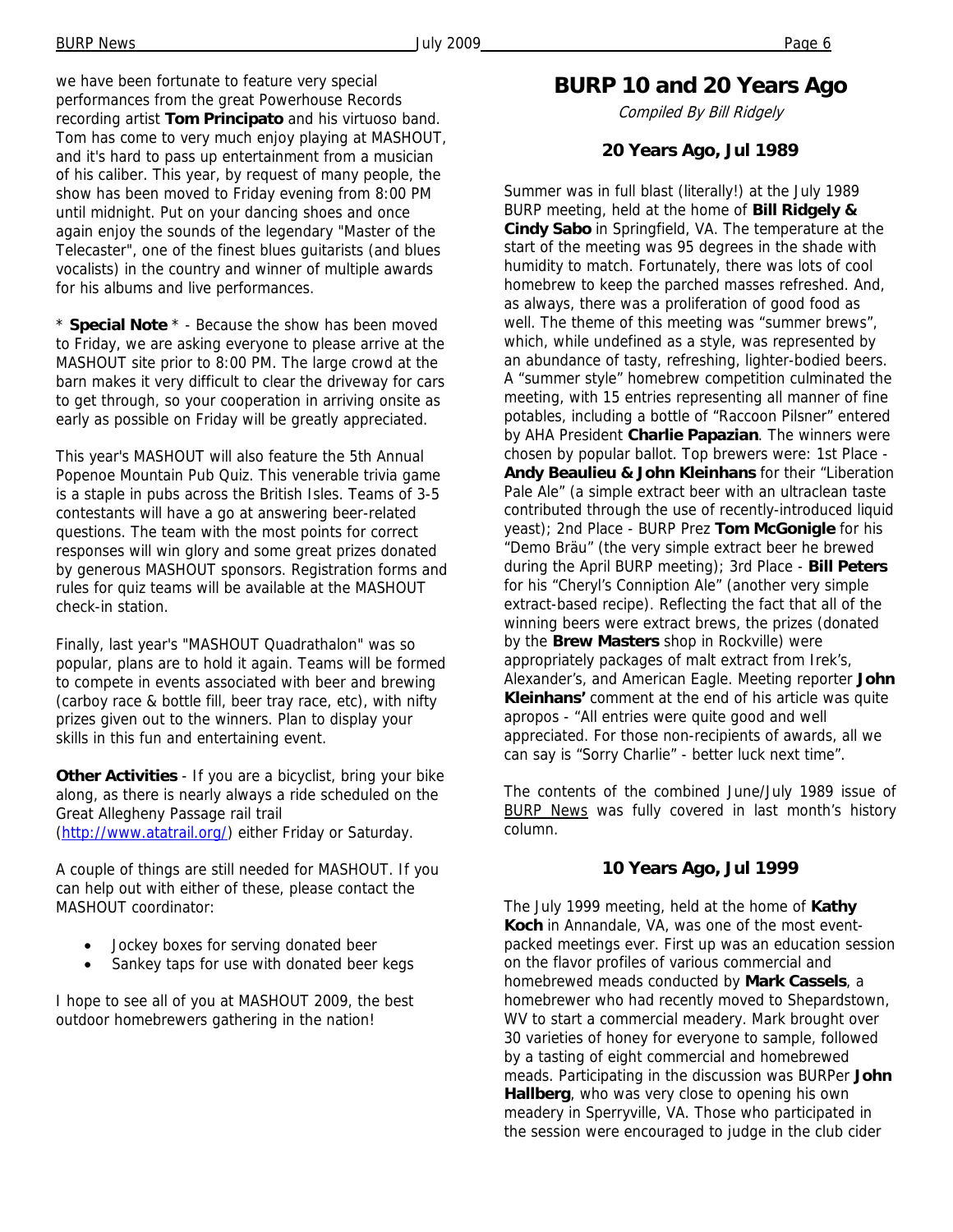and mead competition scheduled for later in the meeting.

And this was not the only competition on the agenda. The first Battle of the Sexes, in which teams of two or more brewers of the same sex brewed a beer to a specific style, ran concurrently with the cider and mead competition. For this event, California Common was the designated style, but more specifically, a beer brewed as close to Anchor Steam Beer as possible. The winner was to be determined by an elite panel of professional brewers - **Bill Madden** of Capitol City Brewing, **Anning Smith** of Shenandoah Brewing, and **Chris Schwartz** of Potomac River Brewing. A keg of genuine Anchor Steam was provided to not only aid in the evaluation process but to provide refreshment for the main event of the meeting - the club's annual crab feast.

Fearless Leader **Steve Marler** said it best about the crab feast - "Crabs, Big Crabs, Lots of Big Crabs. And to go with the crabs, what could be better than Steam Beer, lots of Steam Beer". There were four bushels of succulent crabs provided by the club, and many of the 9 brewing teams (6 male and 2 female) that entered the Anchor clone competition also brought kegs in addition to the required 3 bottles. So yes, there were lots of crabs and lots of steam beers to enjoy.

While all present chowed down on the crabs, the hard working judging teams evaluated both the cider and mead and Anchor clone competitions. At meeting's end, the winners were announced. In the first competition, the blue ribbon went to **John Dittmann** (Still Cider); 2nd place to **Art Blanchard** (Blackberry Melomel); and 3rd place to **Mike Megown** (Sparkling Mead). The winners of the Battle of the Sexes were: 1st place - **Bill Ridgely & Bill Newman** ("The Babe Busters"); 2nd place - **Bob & Thomas Cooke** ("The Cookes"); and 3rd place - **Bob Dawson, Steve Marler, & Robert Stevens** ("Team DMS").

A copy of the flyer and registration form for MASHOUT 1999 (scheduled for Aug 27-29) was stapled onto the cover of each copy of the July issue of BURP News. Fearless Leader **Steve Marler** kicked off the issue with a review of the 1st 6 months of his reign, which included instituting a "brew buddy" mentoring program, introducing new club members at BURP meetings, and generally focusing BURP back into the homebrewing hobby. One of the homebrewing initiatives he felt was a true success was the first of his "brewing challenges" the Battle of the Sexes. This idea was well received, and Steve hoped this success would be continued in future efforts. Enlightenment Minister **Wendy Aaronson** followed on the education theme with details of two classes being offered to BURP members - the first on brewing according to the Reinheitsgebot and the second

on preparation for taking the BJCP exam (which was scheduled for January 2000). Culture Minister **Andy Anderson** completed the educational theme with an article describing the characteristics of the July competition styles (ciders and meads).

### **BURP.ORG Website Update**

By Bob Kepler, Co-Minister of the Web

I have been talking with the BURP officers about the direction and purpose of our website as part of an overall site review. In the process, I dug up some interesting facts in our server logs. Did you know that the most popular page (after the Home page) is the Brew Forums Fermenter, followed by Blogs, Photo Gallery, and the CO2 Suppliers page? Our club-centric pages like Next Meeting, Competition Results and Calendar rank lower. The referral log shows Microsoft Live Search sends the most traffic our way (Google sends surprisingly little). Other sites link to BURP such as dcist.com (Savor coverage), micromatic.com and aquaticplantcentral.com (in their C02 listings), and Tom Principato's calendar page. When do they come? Wednesday is the busiest day, followed by Thursday then Tuesday. What about BURP-only traffic? 48 distinct BURP users have logged in over the last 60 days.

After talking about the website with the officers, some ideas and a wish-list arose. Now, I want to bring the discussion to the whole club. From a site admin perspective, I have to consider recurring publishing duties such as: who is authorized; what is the update frequency; the need to document our methods. From an officer perspective, the website can help organize, improve, and augment the efforts of each elected office (such as an Officer Handbook area to upload office\event related documents to help ensure knowledge transfer year over year). From a membership perspective, I need your help to identify site shortcomings, areas for improvement, and to suggest new features and functions to better serve our needs.

To this end, please take time to consider a few questions and send me feedback. If you wish to be included in a discussion forum on this topic, let me know and I will include you.

- What highly visible or frequently confronted challenges do you face when visiting our website?
- Are there content areas that are stale, missing, hard to find, or take too much time to perform?
- What drives you to visit the site? What pages do you most frequently visit?

- What keeps you away from using the website? Is it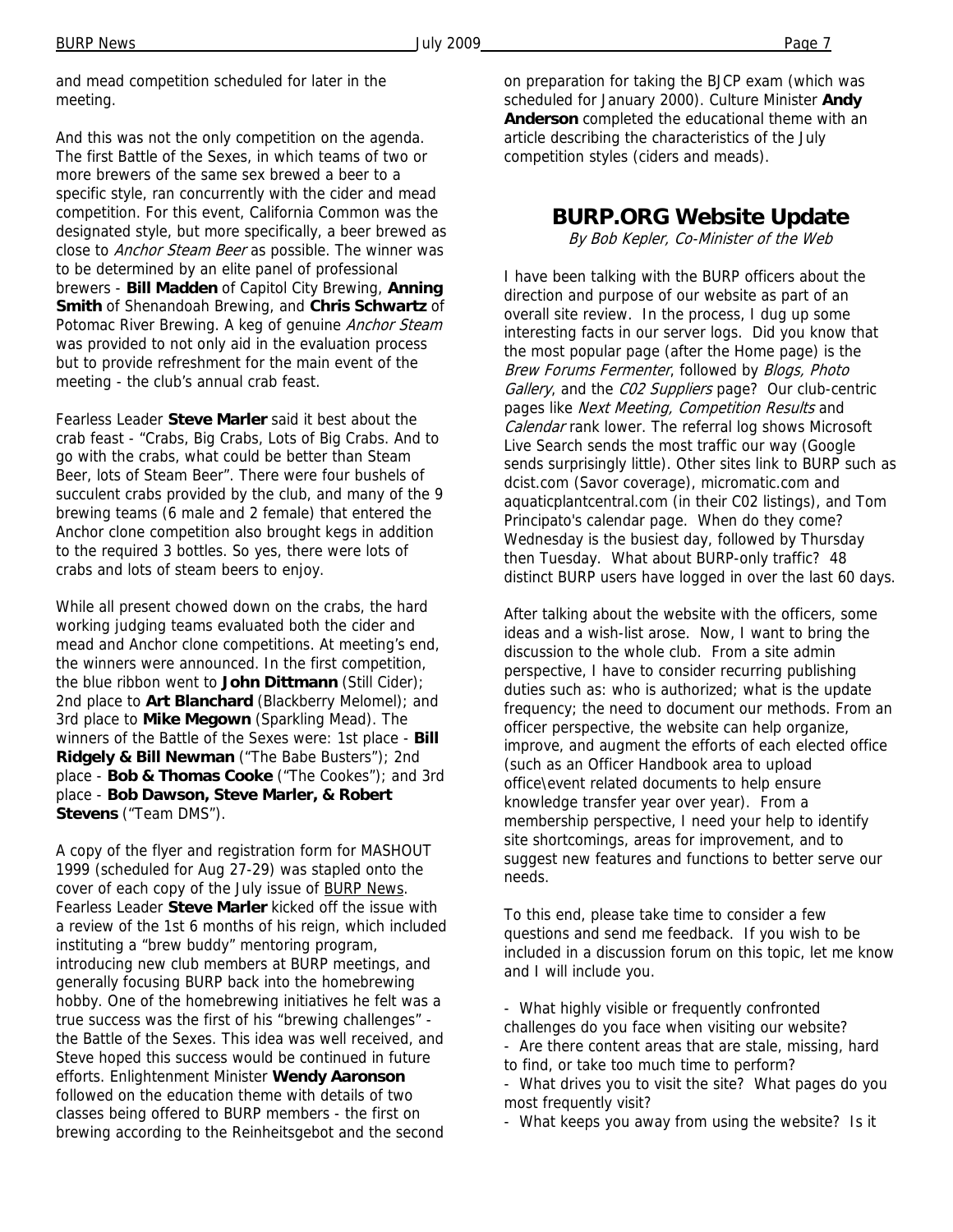no longer relevant; data is not compelling; the user interface cluttered?

- Is there a new area or improvement to an existing area you would like to see?

I have surveyed many other homebrew club websites, and I am pleased to see that ours has a robust featureset by comparison. We owe a debt of gratitude to **Lynne Ashley** and the **Langlies**, who have grown and nurtured the site over the years. As a newly elected caretaker, I want to ensure that our site stays relevant to our membership. Your feedback is most welcome. Email me at kepler@burp.org. Cheers!

## **BURP Prosperity Report**

By Robert C. Stevens Minister of Prosperity

Thanks to **Larry Koch** for pitching in and running the raffle at the meeting last month.

#### **BURP financial Summary**

The remainder of the SoFB expenses were paid last month, and the club checkbook currently has positive balance of \$137.51 for the year.

The total June income was \$360.00 \$ 180.00-membership \$ 180.00-other income

The total June expenses were \$1,053.02

 \$50.00-Web host \$831.09-SoFB expenses \$171.93-Other expenses

BURP assets as of June 30, 2009: \$19,931.00

"BURP members are reminded that all expense submissions must include details. Required details are date, exact amount, detailed item description, any special circumstances, and name of person to be reimbursed. Event coordinators should maintain a spreadsheet for their project. Spreadsheets and other financial data are available on the BURP website to registered users at http://www.burp.org."

## **Hop Notes from the Li-Beery**

By Bill Ridgely, Minister of History

The most recent issue of **Zymurgy** (Jul-Aug 2009) has just arrived. You can view the table of contents at (http://www.beertown.org/homebrewing/zymurgy\_mag azine/current\_issue.html). If you see an article of interest, simply contact me at ridgely@burp.org (or call 301-762-6523), and I'll make a copy of your requested article and bring it to the next BURP meeting. This issue is of particular interest because 1) it contains the results of the 7th annual "Zymurgy Best Beers in America" survey and 2) it contains a great article by Russian River brewer **Vinnie Cilurzo** on how to brew the ultimate Double IPA, Vinnie's own "Pliny the Elder" (including Vinnie's detailed recipe for the beer scaled down to a 6 gal batch). By a strange (or maybe not so strange) coincidence, "Pliny" also is ranked as the #1 beer in America in the aforementioned survey. This is truly an issue not to be missed.

I have also just received the first club issue of Brew Your Own magazine (Jul-Aug 2009). As with Zymurgy, I will be happy to copy articles for any club member interested. You can view the contents of the issue at the BYO website

(http://byo.com/stories/issue/list/issues/262-julyaugust-2009). This issue focuses on "Summer Suds" and has several good clone recipes for some of the better commercial summer seasonals.

And, as I've mentioned before, the club owns a number of issues of the now defunct Brewing Techniques magazine. These still contain a lot of great brewing info. While the full text of some articles is available for free on the Brewing Techniques archival site (http://www.brewingtechniques.com/), not all articles are available. If you see an article on the site that looks interesting, but the full text is not provided online, just contact me. We may have that issue in our collection, and I'll make a copy for you.

As I've been away on vacation for much of late June and early July, I've not had a chance to put in my request for new book purchases for the BURP li-beery, but the website is at least now up to date as far as what's currently in the collection. Please check it out at any time at http://burp.burp.org/Default.aspx?tabid=414. If you would like a book loaned to you, just let me know, and it will be delivered to you at the next BURP meeting. And, as always, if there is a book that you feel should be added to the collection, please contact me at the address above.

If you are planning to brew a specific beer style and need some guidance, I may be able to help you with an